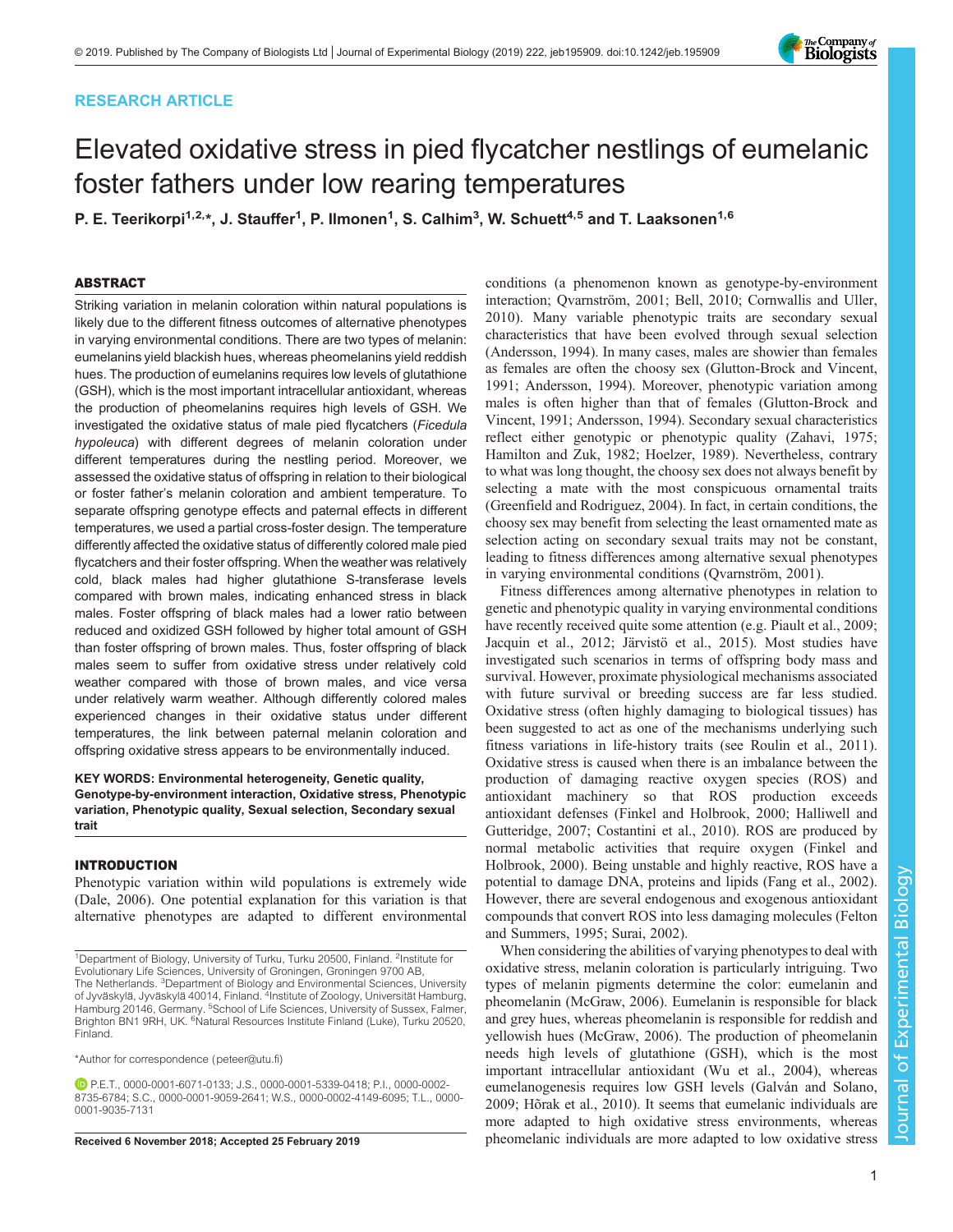environments [\(Galván and Solano, 2009; Galván et al., 2011](#page-6-0); [Roulin et al., 2011; Solano, 2014\)](#page-7-0). Eumelanic individuals do not need to maintain high GSH levels for eumelanogenesis, but instead can freely use GSH as an antioxidant or/and can afford to produce alternative antioxidants [\(Halliwell and Gutteridge, 2007](#page-6-0); [Galván](#page-6-0) [and Solano, 2009](#page-6-0); [Galván et al., 2011](#page-6-0)). In turn, pheomelanic individuals need to maintain high levels of GSH for the expression of pheomelanic traits [\(Galván and Solano, 2009](#page-6-0); [Galván et al.,](#page-6-0) [2011](#page-6-0)). Such maintenance of high GSH levels is costly, reducing the ability to maintain basal levels of other antioxidants or the ability to produce other antioxidants rapidly when faced with oxidative stress.

Alternatively, individuals with different melanin coloration are adapted to different environments because genes responsible for the expression of melanin coloration are also responsible for the expression of several physiological and/or behavioral traits (a phenomenon known as pleiotropy; [Ducrest et al., 2008\)](#page-6-0). The melanocortin system is highly pleiotropic, as one gene (the proopiomelanocortin gene) produces five different melanocortins that bind to five receptors [\(Ducrest et al., 2008;](#page-6-0) [Roulin, 2015\)](#page-7-0). These five melanocortins are responsible not only for melanin production but also for processes such as immune function, stress response, energy expenditure and thermoregulation, and behaviors such as aggressiveness and sexual activity [\(Ducrest et al., 2008\)](#page-6-0). Thus, differently colored individuals might be adapted to different environmental conditions owing to such covariation among physiological, behavioral and color traits. However, the abovementioned possibilities (the effect of GSH on melanin coloration and oxidative stress and the pleiotropic system of melanin production) are not mutually exclusive [\(Galván and](#page-6-0) [Solano, 2009](#page-6-0)).

The pied flycatcher is a sexually dimorphic bi-parental migratory passerine. Dorsal melanin-based coloration of males varies from almost completely black to female-like brown [\(Drost, 1936](#page-6-0); [Lundberg and Alatalo, 1992; Calhim et al., 2014](#page-6-0); [Laaksonen](#page-6-0) [et al., 2015\)](#page-6-0). Melanin coloration is heritable and partly age dependent as males become slightly darker (ca. 15–20%) between the ages of 1 and 2 years [\(Lundberg and Alatalo, 1992\)](#page-6-0). Male melanin coloration has been shown to have a temperature-dependent association with breeding success measured as offspring mortality [\(Sirkiä et al., 2010\)](#page-7-0) and body mass [\(Järvistö et al., 2015\)](#page-6-0). As it has been suggested that eumelanic individuals cope better than pheomelanic individuals in stressful conditions, it is surprising that eumelanic pied flycatcher fathers have lower breeding success when the weather is relatively cold during the nestling period compared with pheomelanic males, and vice versa during relatively warm weather. The temperature effect has been shown to arise through behavior of differently colored males in different temperatures, as the effects were only linked to the coloration of foster, but not genetic, fathers ([Järvistö et al., 2015](#page-6-0)).

Here, we investigated the oxidative status of male pied flycatchers with different degrees of melanin coloration under different temperatures during the nestling period. Moreover, we studied the oxidative status of offspring in relation to their biological or foster father's melanin coloration and temperature during the nestling period. In order to distinguish between offspring genotype effects (genetic father) from paternal effects (foster father) in different temperatures, we used a partial cross-foster design where a certain number of chicks (close to 50%) were swapped between breeding pairs. Brood sizes were simultaneously either reduced or enlarged for the purpose of other studies (see [Järvistö et al., 2015](#page-6-0); [Schuett](#page-7-0) [et al., 2017\)](#page-7-0). However, in the present study, the main interest was the interaction between coloration and temperature, as we did not find

any interactive effect between brood size manipulation and male melanin coloration on offspring body mass in our previous study [\(Järvistö et al., 2015\)](#page-6-0). Nevertheless, we tested for the possibility of an interaction between brood size manipulation and male melanin coloration on the oxidative status of both nestlings as well as the males themselves, but did not find evidence for any interactions. Given our previous results, our *a priori* prediction was that during the nestling period, oxidative stress in black males is elevated by decreasing temperature, whereas the oxidative status of brown males is less likely to be temperature dependent. Furthermore, we predicted that elevated stress under low temperatures in foster fathers lead to the poorer ability of the fathers to take care of their nestlings. Consequently, offspring of eumelanic fathers would also suffer increased oxidative stress under low temperatures owing to the poor paternal care. Thus, we predict that the potential link between oxidative stress of the black fathers and their offspring is not genetically but rather environmentally induced.

## MATERIALS AND METHODS Study species and study site

The pied flycatcher [Ficedula hypoleuca (Pallas 1764)] is a migratory passerine that breeds in most of Europe and western Siberia, and winters in sub-Saharan Africa. Individuals breed in natural cavities and also willingly in nest boxes [\(Lundberg and](#page-6-0) [Alatalo, 1992\)](#page-6-0). The present study was conducted on the island of Ruissalo in Turku, Finland (60°35′N, 27°09′S), in summer 2012. In Finland, the species arrives at the breeding grounds in May and breeds from late May to early July. Nestlings grow quickly and fledge at 16–17 days of age [\(Lundberg and Alatalo, 1992\)](#page-6-0).

In 2012, 216 wooden nest boxes (inner bottom area: 144 cm<sup>2</sup>, entrance hole: 32 mm) out of 436 total boxes were successfully occupied by pied flycatchers in our study area. Nest boxes were monitored at minimum once every 4–5 days for detecting laying date ( pied flycatchers lay one egg per day), clutch size (median clutch size of the population is seven eggs), hatching date and brood size at hatching. The hatching date was initially estimated to be the 14th day of incubation, and nests were daily checked from the 12th day of incubation to determine the actual hatching day.

## Experimental design

We conducted a partial cross-fostering between pairs of nests matched for clutch size and hatching date when the chicks were 3 days old (hatching day=day 0; see [Järvistö et al., 2015](#page-6-0)). In addition to cross-fostering, we simultaneously performed a brood size manipulation (BSM). In the present study, the effect of BSM on oxidative status was not the main topic of interest as we concentrated on the effect of temperature based on our previous findings ([Järvistö](#page-6-0) [et al., 2015\)](#page-6-0). We measured the oxidative status of 55 males and one foster offspring of each male to separate the phenotypic paternal and genetic effects on offspring oxidative status. This means that we analyzed the oxidative status of foster offspring that had been transferred into a new nest against the coloration of their foster father and their biological father. The sample size of foster  $(N=38)$  out of 38 nests) offspring was smaller than that of males  $(N=55)$  as in control nests of the BSM we did not perform cross-fostering.

# Sampling

At the age of 12 days, body mass and wing length of the nestlings were measured (with an accuracy of 0.1 g and 0.5 mm, respectively), and blood samples were taken from a wing vein for oxidative status measurements, paternity analysis and sex determination. Blood was collected and placed in Eppendorf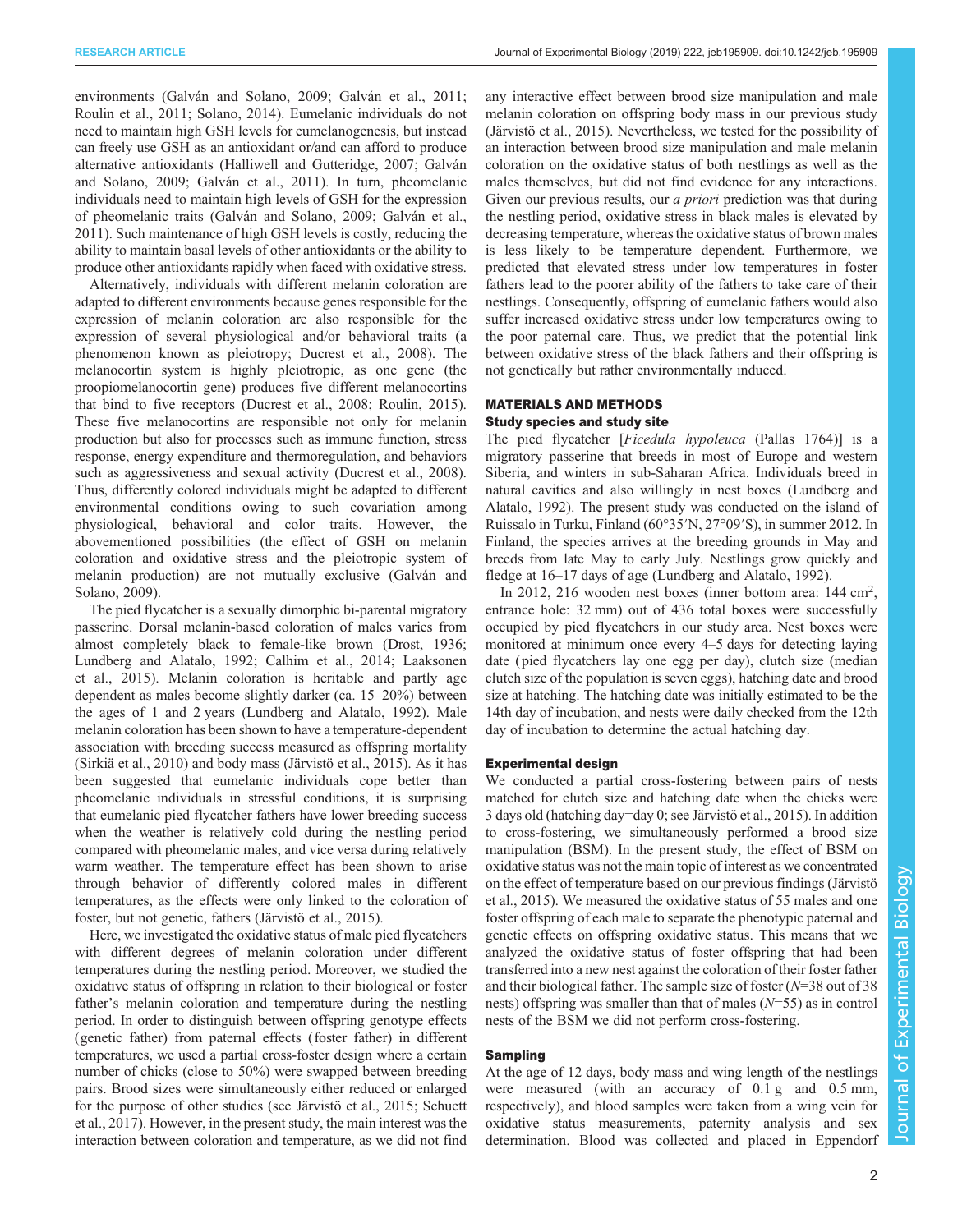<span id="page-2-0"></span>tubes, which were immediately put into liquid nitrogen (−196°C) and stored in the freezer after the field day (−80°C). All captured males were ringed (unless they already had a ring) when their offspring were 10 days old. At this time, we measured body mass, wing length and tarsus length (with an accuracy of 0.1 g, 0.5 mm and 0.01 mm, respectively). Furthermore, blood samples were collected from a wing vein for paternal analysis and oxidative status measurements (see below). All males were aged as young (1 year old) or old  $(\geq 2$  years old) on the basis of feather wear [\(Svensson,](#page-7-0) [1992](#page-7-0)). The percentage of black in the dorsal plumage of males was estimated by eye from 0 to 100% (mean=57%, s.d.=32%,  $N=155$ ; see [Järvistö et al., 2015](#page-6-0)). Repeatability of our estimation was ensured by assessing melanin-coloration percentages twice (by two different observers) for 34 males during the breeding season in 2012  $(r=0.88, F_{1,33}=24.96, P<0.001)$ . Moreover, there was no correlation between biological and foster father plumage coloration (r=−0.32,  $P=0.12, N=25$ ).

## Temperature measures

Temperatures for the nestling phase were determined individually for each nest. We used an average daily temperature for the whole nestling period from the day after the BSM to the day before offspring measurements (i.e. days 4 to 11). See Fig. 1 and [Fig. S1](http://jeb.biologists.org/lookup/doi/10.1242/jeb.195909.supplemental) for the distribution of average daily temperatures across the study period (maximum 17.80°C, minimum 12.80°C). The temperature data were provided by the Finnish Meteorological Institute, and were recorded 2 km from the study area at the meteorological station (60°27′N, 22°10′E) in Artukainen, Turku, Finland.

## Paternity analyses and sexing

Extra-pair paternity occurs in our pied flycatcher population [\(Lehtonen et al., 2009](#page-6-0)). Thus, to verify that the correct biological father was assigned to each offspring, we determined paternity through genetic parentage analysis from the blood samples collected in the field. Moreover, as male and female offspring may show different behaviors in different conditions, we genetically determined the sex of the chicks (e.g. [Ruuskanen and Laaksonen,](#page-7-0)



[2010\)](#page-7-0). All laboratory work and parentage analyses were done in the Center of Evolutionary Applications (University of Turku, Finland). See [Järvistö et al. \(2015\)](#page-6-0) for more detailed information on sexing and parentage analyses.

# Oxidative status measures

We measured multiple antioxidant biomarkers [superoxide] dismutase (SOD), catalase (CAT), glutathione peroxidase (GP), glutathione S-transferase (GST), total amount of glutathione (total GSH) and the ratio between reduced and oxidized glutathione (GSH ratio)] and oxidative damage [ protein carbonylation (CARB)] to achieve a comprehensive assessment of oxidative status. Oxidative status was determined by measuring several antioxidant biomarkers and oxidative damage (CARB). Sigma kits were used to measure CAT, GP and GST activity (CAT100, CGP1 and CS0410, Sigma Chemicals, St Louis, MO, USA), a Fluka kit was used to measure SOD activity (Fluka, Buchs, Germany) and the protocol from the Glutathione Fluorescent Detection Kit was used to measure GSH ratio and total GSH (K006-F1, Arbor Assays). All methods were adjusted to minimize sample volumes, as described in the supplementary material of [Stauffer et al. \(2017\)](#page-7-0). The CARB measurement was performed according to [Rainio et al. \(2015\)](#page-6-0) with 1 mg ml−<sup>1</sup> sample dilution. All oxidative status measures are expressed per protein content, which was determined with the bicinchoninic acid (BCA) protein assay (Pierce, IL, USA) [\(Smith](#page-7-0) [et al., 1985\)](#page-7-0). Measurements were taken with EnVision and EnSpire microplate readers (PerkinElmer-Wallac, Finland). In all assays, samples were randomly placed on the plates and measured in triplicate [intra-assay coefficient of variability (CV) <15% in all cases]. In addition, three control samples were used on every plate to correct for inter-assay variation with the ratio specific to the particular plate (0.8–1.2).

## Statistical analyses

All statistical analyses were conducted using R (v 3.5.1; [https://](https://www.r-project.org/) [www.r-project.org/](https://www.r-project.org/)). We used linear models (lm function) to investigate possible interactive effects of melanin-based

> Fig. 1. Predicted glutathione S-transferase (GST) levels in males is relation to male dorsal melanin coloration and temperature during the nestling period. Model predictions derived from the linear model are given for males with different percentages of black in their plumage; the different lines represent 30%, 60% and 90% black feathers on the dorsal side, which was treated as a continuous variable in the analyses. P=0.022, N=55.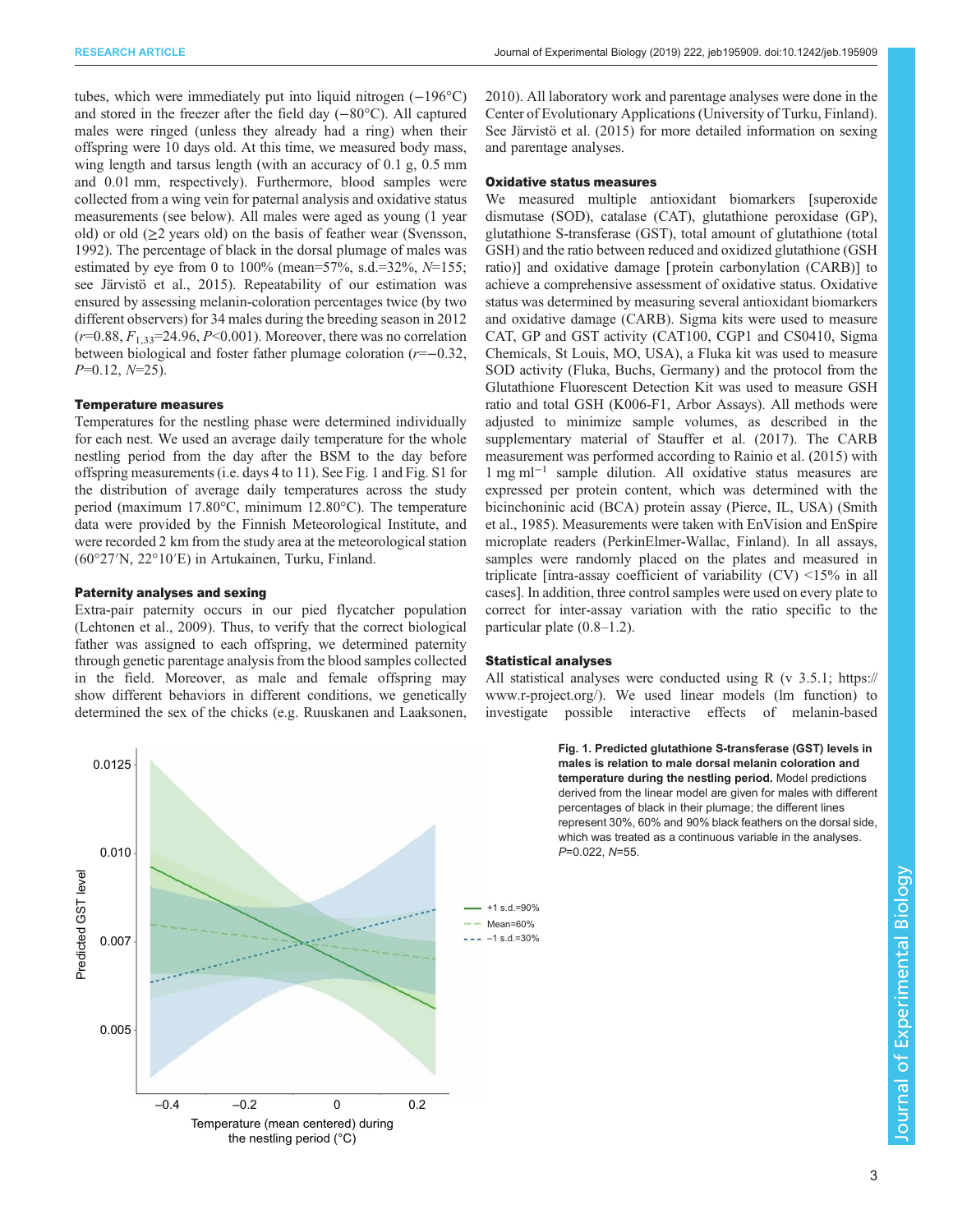RESEARCH ARTICLE **ARTICLE** ARTICLE **Journal of Experimental Biology (2019)** 222, jeb195909. doi:10.1242/jeb.195909

phenotype of males ( percentage of black) and temperature on the oxidative status (GSH ratio, total GSH, SOD, CAT, GP, GR, GST and CARB) of males and nestlings. Being a ratio variable, GSH ratio was transformed to a logarithmic scale. The degree of male melaninbased coloration was on a continuous scale from 0 to 100%. We used original clutch size as a covariate in foster and biological father models to control for the possible effects of pre-manipulation of clutch size. Age of males was used as a categorical variable to control for possible age effects. When analyzing offspring oxidative status, we ran different models for biological and foster father traits because models including both biological and foster father traits and their interactions with environmental variables would have been strongly overparameterized [\(Grueber et al., 2011\)](#page-6-0). In these models, the sex of the chicks was used as a categorical variable to control for possible sex effects. In addition, we used offspring body mass as a covariate to control for variation in body condition caused by variation in body mass. BSM was added in all models to control for the increase/decrease in parental effort. The degrees of freedom in each model were estimated according to the Kenward–Roger's approximation [\(Littell et al., 2006\)](#page-6-0). We used visual examination of the model residuals to assess their assumed Gaussian distribution.

# Ethical standards

The study was conducted with the authorization of the national board on animal experiments (Animal Experiment Committee of Southern Finland).

## RESULTS

# Male oxidative status in relation to melanin coloration and temperature

Temperature had a different effect on GST levels of black and brown breeding males, as indicated by a significant interaction between temperature and male phenotype (estimate=−0.00015±0.000064,  $F_{1,39}$ =5.69, P=0.022, N=55; [Table S1](http://jeb.biologists.org/lookup/doi/10.1242/jeb.195909.supplemental)). As illustrated in [Fig. 1,](#page-2-0) this interaction means that black males had higher GST levels than brown males when it was relatively cold (temperature below 14.6°C) during the nestling period, whereas the opposite pattern occurred when it was



relatively warm (temperature above 14.6°C). There were no interactive effects between male melanin coloration and temperature on other measures of oxidative status in males [\(Table S1\)](http://jeb.biologists.org/lookup/doi/10.1242/jeb.195909.supplemental). Furthermore, it appears that old males had lower levels of GST than young males ([Table S1](http://jeb.biologists.org/lookup/doi/10.1242/jeb.195909.supplemental)). Age did not affect any other measures of traits related to oxidative status level ([Table S1](http://jeb.biologists.org/lookup/doi/10.1242/jeb.195909.supplemental)). Original clutch size, BSM, male melanin coloration or temperature alone did not influence any measures of oxidative status in males ([Table S1\)](http://jeb.biologists.org/lookup/doi/10.1242/jeb.195909.supplemental).

# Offspring oxidative status in relation to biological father's melanin coloration

There were no interactions between temperature and blackness of the biological father on the oxidative status of the offspring raised in foster nests [\(Table S2](http://jeb.biologists.org/lookup/doi/10.1242/jeb.195909.supplemental)). However, there was a tendency of temperature to affect SOD levels of the offspring, so that during the nestling period, the offspring had higher levels of SOD under low temperatures compared with high temperatures ([Table S2\)](http://jeb.biologists.org/lookup/doi/10.1242/jeb.195909.supplemental). Moreover, offspring of dark biological fathers had lower GSH ratios than offspring of brown biological fathers [\(Table S2\)](http://jeb.biologists.org/lookup/doi/10.1242/jeb.195909.supplemental). Additionally, offspring raised in enlarged broods had higher GSH ratios than those raised in reduced broods in these models [\(Table S2\)](http://jeb.biologists.org/lookup/doi/10.1242/jeb.195909.supplemental). Otherwise, single variables (body mass, BSM, offspring sex, or temperature) did not affect the oxidative status of the offspring ([Table S2](http://jeb.biologists.org/lookup/doi/10.1242/jeb.195909.supplemental)).

# Offspring oxidative status in relation to foster father's melanin coloration

The oxidative status of foster offspring was associated with their foster father melanin coloration differently under different temperatures. Foster offspring raised by black males had a lower GSH ratio than those raised by brown males when it was relatively cold (temperature below 14.4°C; estimate=0.029±0.010,  $F_{1,18}=8.00, P=0.0095, N=38$ ; [Table S3](http://jeb.biologists.org/lookup/doi/10.1242/jeb.195909.supplemental), Fig. 2). In contrast, foster offspring raised by black males had a higher GSH ratio than those raised by brown males when it was relatively warm (temperature above 14.4°C; [Table S3,](http://jeb.biologists.org/lookup/doi/10.1242/jeb.195909.supplemental) Fig. 2). Moreover, foster offspring of black males seemed to have higher total GSH compared with that of brown males when it was relatively cold (temperature below

> Fig. 2. Predicted ratio between reduced and oxidized glutathione (GSH ratio) of foster offspring as a function of temperature during the nestling period. Model predictions derived from the linear model are given for foster males with different percentages of black in their plumage; the different lines represent 30%, 60% and 90% black feathers on the dorsal side, which was treated as a continuous variable in the analyses. P=0.0095, N=38.

+1 s.d.=90%  $-1$  s.d.=30% Mean=60%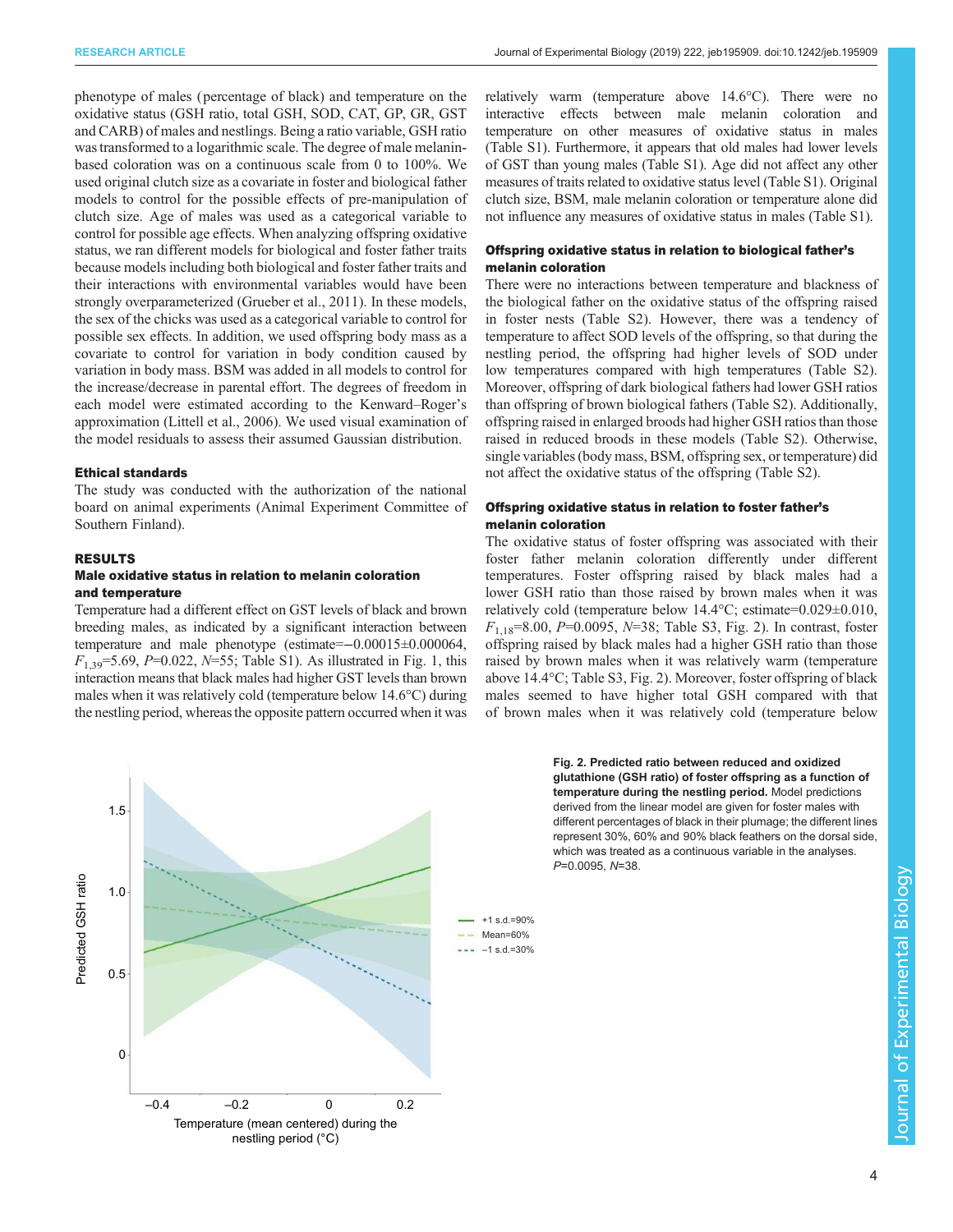14.5°C), whereas total GSH was lower in foster offspring when the temperature was relatively warm (temperature above 14.4°C; estimate=−0.033±0.016,  $F_{1,19}$ =4.50, P=0.044, N=38; [Table S3,](http://jeb.biologists.org/lookup/doi/10.1242/jeb.195909.supplemental) Fig. 3). However, it seems that total GSH levels of foster offspring of brown males were not as temperature dependent as levels of foster offspring of black males (Fig. 3). There were no other statistically significant interactions between temperature and male melanin coloration affecting oxidative measures of the foster offspring [\(Table S3](http://jeb.biologists.org/lookup/doi/10.1242/jeb.195909.supplemental)). Nevertheless, male and female offspring differed in their SOD levels so that female offspring had lower levels of SOD compared with male offspring ([Table S3](http://jeb.biologists.org/lookup/doi/10.1242/jeb.195909.supplemental)). Sex did not affect any other measures of oxidative status of the offspring ([Table S3\)](http://jeb.biologists.org/lookup/doi/10.1242/jeb.195909.supplemental). Body mass, melanin coloration of the foster father, BSM or temperature alone did not influence oxidative status of offspring ([Table S3\)](http://jeb.biologists.org/lookup/doi/10.1242/jeb.195909.supplemental).

# **DISCUSSION**

Our results revealed that the temperature during the nestling period differently affected the GST levels of black and brown male pied flycatchers and their foster offspring. When the weather was relatively cold, black males had higher GST levels compared with brown males, and vice versa. This might indicate that black males under such environmental conditions are more stressed than brown males. However, there were no interactions between temperature and plumage coloration affecting other measures of oxidative status. Moreover, foster offspring of black males had lower GSH ratios and higher total GSH than those of brown males under prevailing cold weather, and vice versa under relatively warm weather. As a low ratio between reduced and oxidized GSH followed by a high sum of reduced and oxidized GSH indicates high oxidative stress levels, our results indicate that foster offspring of black males suffer from higher oxidative stress under relatively cold weather compared with those of brown males. Under relatively warm weather, the situation seems to be the opposite.

# Oxidative status in male parents under different temperatures

Our results indicate that black males in cold weather might suffer from elevated oxidative stress as their GST levels in circulation were higher compared with those of brown males, and vice versa when it was warm. The function of the GST enzymes is to act against several damaging 'foreign compounds' produced endogenously and by the surrounding environment [\(Halliwell and Gutteridge, 2007](#page-6-0); [Strange](#page-7-0) [et al., 2001\)](#page-7-0). Our result may first seem surprising, as other studies have shown in several avian species that eumelanic individuals are adapted to stressful conditions, and pheomelanic individuals to less-stressful conditions (e.g. [Roulin et al., 2011;](#page-7-0) [Galván et al.,](#page-6-0) [2014\)](#page-6-0). However, to our knowledge there are no studies that have shown temperature effects on oxidative status of individuals with different degrees of melanin. It has been shown in the pied flycatcher, as in other species, that melanin coloration covaries with basal metabolic rate (BMR; [Røskaft et al., 1986](#page-6-0)). A high BMR leads to elevated oxygen consumption, and therefore increases the amount of produced harmful oxidizing compounds ([Finkel and](#page-6-0) [Holbrook, 2000\)](#page-6-0). The damaging compounds are neutralized by GSH and other antioxidants, but sometimes such conjugation eventuates further in oxidizing compounds [\(Halliwell and](#page-6-0) [Gutteridge, 2007\)](#page-6-0). GST enzymes are needed to neutralize these generated compounds [\(Kampranis et al., 2000; Halliwell and](#page-6-0) [Gutteridge, 2007\)](#page-6-0). Moreover, BMR has been shown to negatively correlate with ambient temperatures [\(Williams and Tieleman, 2000](#page-7-0); [White et al., 2007\)](#page-7-0). Therefore, the metabolic rate of black pied flycatcher males may reach an extreme in cold weather when feeding offspring, and thus lead to higher oxidative stress compared with brown males.

However, it needs to be noted that black males might actually have higher levels of GST compared with brown males when it is relatively cold, because they might be in a better physical condition and can afford high levels of GST enzymes. In such a scenario it is more difficult to explain why black males have low-quality (measured as body mass and oxidative stress) foster offspring during cold weather. Black males might invest in themselves even more when they are in a good condition to survive to the next breeding season. In turn, brown males experiencing large changes in their oxidative status during the cold weather might invest more in their current brood as their probability to survive to the next breeding season would be low. However, young males that are not



Fig. 3. Predicted total amount of glutathione (total GSH) of foster offspring as a function of temperature during the nestling period. Model predictions derived from the linear model are given for

foster males with different percentages of black in their plumage; the different lines represent 30%, 60% and 90% black feathers on the dorsal side, which was treated as a continuous variable in the analyses. P=0.044, N=38.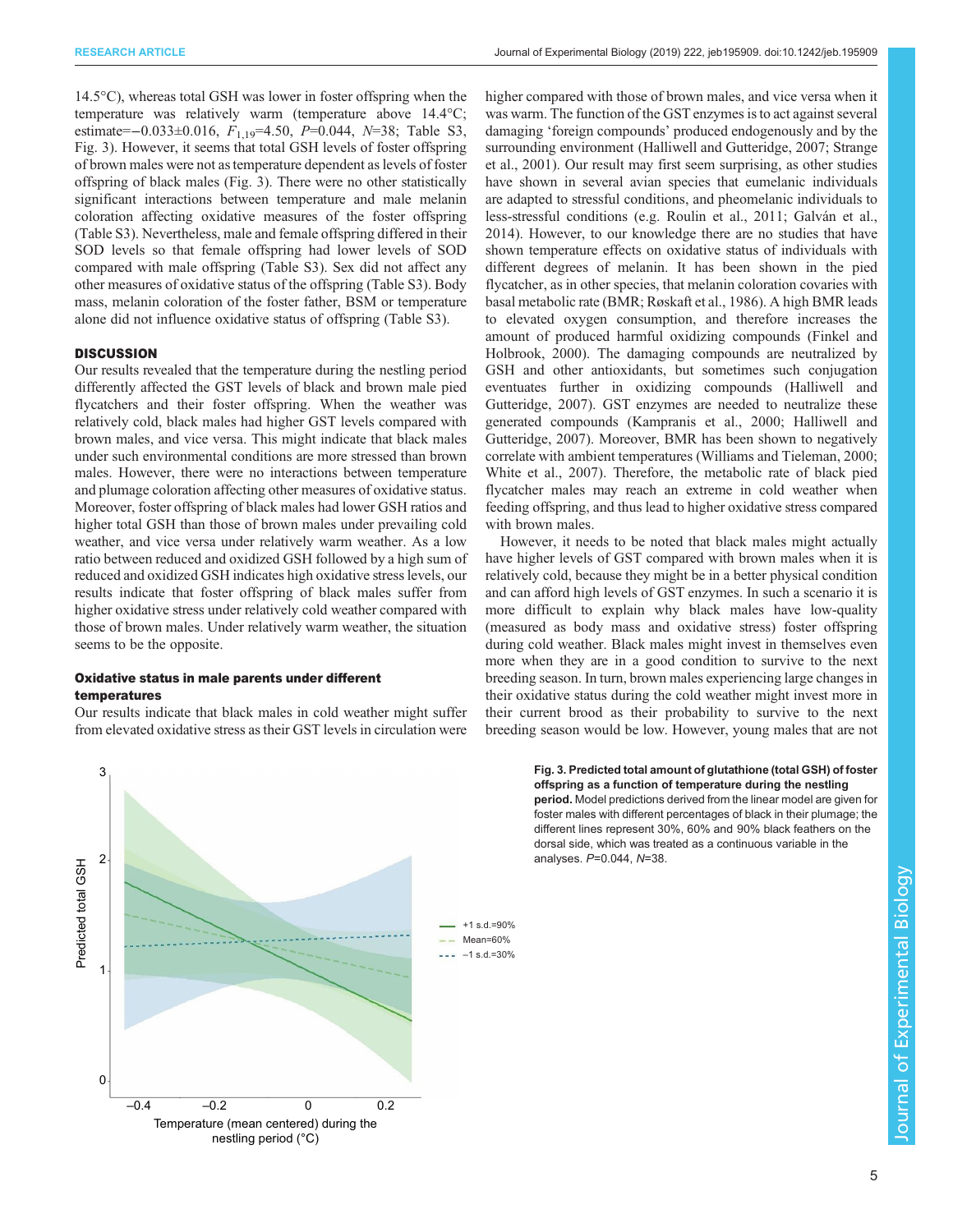usually in as good shape as old males (e.g. [Mitrus, 2007](#page-6-0)) had higher levels of GST compared with those of the old males. This suggests that, indeed, high GST levels indicate high stress. Moreover, we found that during relatively warm nestling periods, brown males have higher GST levels than black males. As temperature rises with increasing duration of sunshine, the intensity of solar radiation escalates [\(Meza and Varas, 2000\)](#page-6-0). UV radiation is especially harmful for pheomelanic individuals, causing elevated oxidative stress ([Natarajan et al., 2014\)](#page-6-0). Thus, brown pied flycatcher males might suffer higher levels of oxidative stress during periods of high temperatures. Eumelanic individuals, in contrast, have a better protection against UV radiation because of the strong structure of eumelanin pigments ([McGraw, 2006; Brenner and Hearing, 2008](#page-6-0); [Roulin, 2014\)](#page-6-0).

#### Oxidative status in offspring in different temperatures

As we previously showed that the interactive effect between the temperature during the nestling period and male melanin coloration on offspring body mass is due to paternal effects rather than genetic effects ([Järvistö et al., 2015](#page-6-0)), it seems that males with different melanin colorations differ in their abilities to take care of offspring in varying environmental conditions. In this study, we have shown that an interaction between temperature and male melanin coloration most likely leads to differences in the oxidative status of differently colored males. Such an effect may lead to differences in the ability to feed offspring. This would cause differences in body mass and oxidative status in foster offspring of black and brown males under certain temperatures. Poor feeding capability of black/brown males under low/high temperatures may lead to increased oxidative stress in their nestlings and therefore low body mass. In contrast, underfeeding may first lead to low nestling body mass, which eventually causes oxidative stress in the nestlings. Indeed, it has been shown that within-brood competition elevates oxidative stress in passerine nestlings (e.g. [Stier et al., 2015; Stauffer et al., 2017\)](#page-7-0). On the contrary, there was no relationship between oxidative status of offspring in varying temperatures and the coloration of their biological fathers. Thus, the link between male coloration and offspring oxidative stress in varying temperatures appears to be environmentally induced. However, biological offspring of black males had lower GSH ratios than biological offspring of brown males. This is in accordance with previous evidence that vertebrates with high eumelanin levels have lesser amounts of reduced GSH compared with individuals with low eumelanin levels ([Benedetto](#page-6-0) [et al., 1982](#page-6-0)). Moreover, we found that female offspring had lower levels of SOD compared with the levels of male offspring, thus indicating lower levels of stress in female offspring. Testosterone might be a cause of such sex-specific differences in oxidative status of male and female offspring (see [Alonso-Alvarez et al., 2007](#page-6-0)). In addition, SOD levels of offspring decreased with increasing temperature, indicating that relatively warm weather is less stressful compared with cold weather. Furthermore, we found that GSH ratios were higher in offspring of enlarged broods than in offspring of reduced broods. This was surprising, as high GSH ratios reflect low levels of oxidative stress. However, it seems that the breeding season 2012 was exceptionally good for pied flycatchers in terms of food availability as offspring mortality was very low (1.4%; see [Järvistö et al., 2015\)](#page-6-0). Thus, sharing the nest with additional nestlings might not have caused any additional stress in terms of elevated within-brood competition, but rather might have added some extra warmth to the nest.

Despite our findings on temperature-dependent differences in oxidative status of differently colored males and their foster offspring, males with different degrees of melanin coloration or their foster offspring did not suffer from oxidative damages ( protein carbonylation). However, the sufficient antioxidant machinery prevents oxidative damages. Moreover, organisms are able to repair and remove proteins that are damaged by ROS. In order to have a more comprehensive picture of cell damages it would be valuable to measure also potential lipid and DNA damages.

# Euemelanic and pheomelanic phenotypes in stressful conditions

An intriguing link between melanin coloration and oxidative stress was suggested more than a decade ago (e.g. [McGraw, 2005\)](#page-6-0). As GSH (the most crucial endogenous antioxidant) has an inhibitory effect on eumelanogenesis and an enhancing effect on pheomelanogenesis in melanocytes, it can be assumed that vulnerability to oxidative stress is linked with melanin coloration [\(Roulin et al., 2011\)](#page-7-0). Thus, individuals with different levels of eumelanins and pheomelanins might cope differently with varying intensity of oxidative stress ([Galván and Alonso-Alvarez, 2009](#page-6-0); [Roulin et al., 2011\)](#page-7-0). It has been shown that dark eumelanic and light pheomelanic individuals signal their abilities to cope with oxidative stress differently along environmental gradients so that eumelanic individuals would cope better under stressful conditions (large brood size) than pheomelanic individuals (e.g. [Emaresi et al., 2016\)](#page-6-0). Our results, however, showed a different pattern. Eumelanic individuals coped worse under stressful environmental conditions (low temperature) compared with pheomelanic individuals, as their GST levels were elevated. Nevertheless, stressful conditions created by relatively cold weather are more likely to be challenging to dark individuals in a different way than stressful conditions created by increased reproductive effort. Intriguingly, it has been shown that in barn owl (Tyto alba) nestlings, the higher the number of eumelanic black spots, the higher the oxygen consumption and the lower the body temperature (at 24°C; [Dreiss et al., 2016\)](#page-6-0). This suggests that highly eumelanic individuals have a lower ability to thermoregulate and, thus, might experience elevated stress under low temperatures. Our results are the first to demonstrate how the physiological mechanisms associated with eumelanin coloration might be costly in terms of oxidative stress in varying temperatures. Our findings might be also related to temperature-dependent tyrosinase activity [\(Kim et al., 2003\)](#page-6-0). Low temperatures reduce tyrosinase activity, leading to increased GSH levels and pheomelanogenesis, whereas high temperatures result in the inactivation of glutathione reductase and thereafter in eumelanogenesis [\(Ito, 1993; Kim et al., 2003\)](#page-6-0). However, as we found a temperature-dependent effect only on GST levels in adult males, more studies on the effects of temperature on oxidative status of alternative melanic phenotypes are needed. In general, such a potential difference in the ability of alternative color morphs to thermoregulate might be due to the pleiotropic effects of the melanocortin system instead of GSH levels and oxidative stress. In contrast, we found evidence that there is a temperature-related association between paternal phenotype and offspring oxidative stress. However, this association seems to be environmentally rather than genetically induced.

# **Conclusions**

Our study demonstrates that varying temperatures during the nestling period can interact with paternal melanin coloration to affect oxidative status in males themselves and the offspring they are rearing. Our study is the first to show that eumelanic individuals might suffer from oxidative stress under stressful conditions in terms of low temperature. Elevated oxidative stress in parents might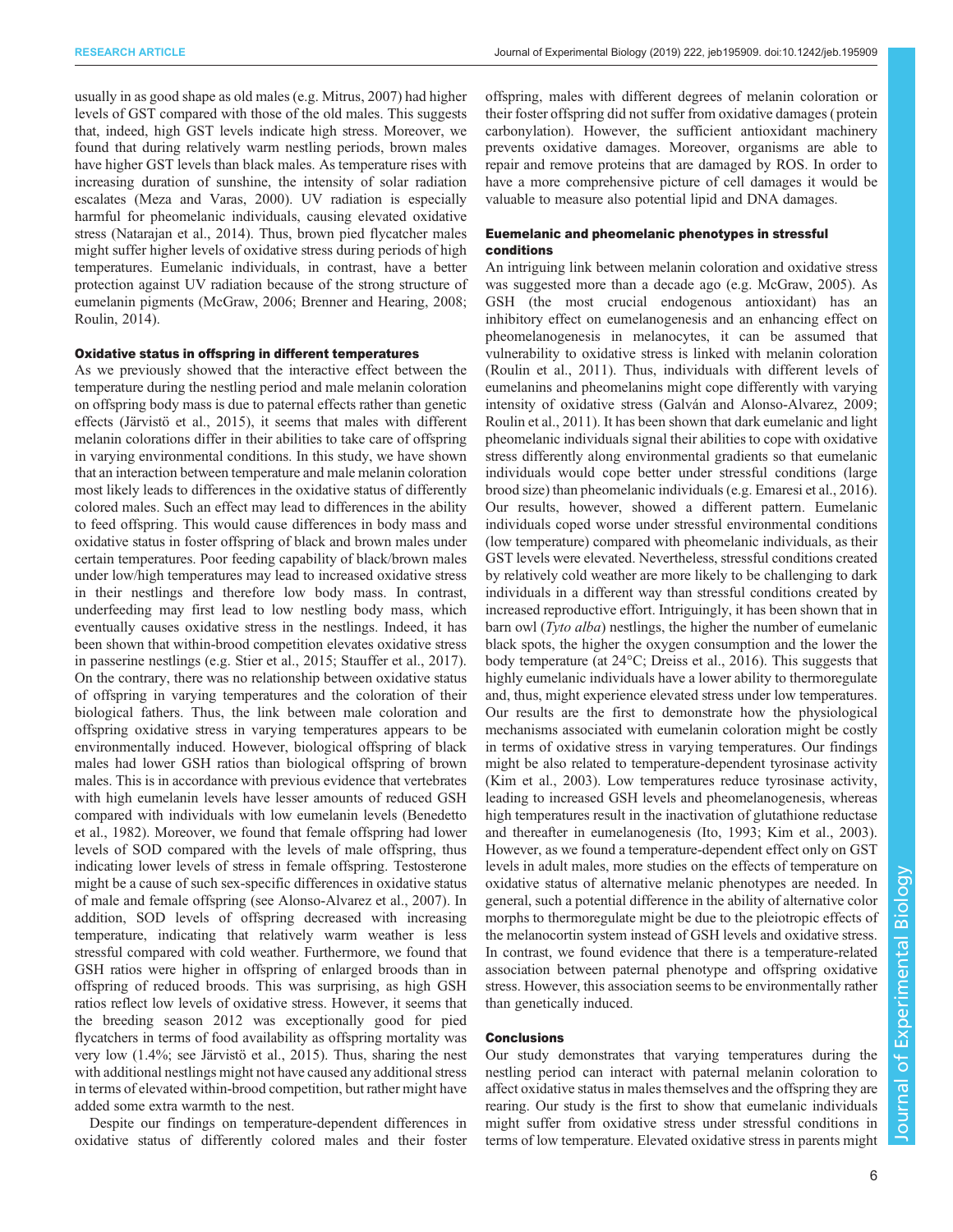<span id="page-6-0"></span>lead to a poorer ability to take care of the offspring and, thus, induce stress in offspring as well. Individuals are constantly affected by changes occurring in environmental conditions. Therefore, it is crucial to study the effects of environmental conditions on physiological as well as ecological processes to better understand population responses to the ever-changing environment (such as human-induced climate change).

#### Acknowledgements

We thank Jenna Ruohonen, Kirsi Ukkola, Matias Ukkola and William Velmala for great help in the field, and Meri Lindqvist and Katja Salminen for performing parentage and sexing analyses at the Center of Evolutionary Applications (University of Turku).

#### Competing interests

The authors declare no competing or financial interests.

#### Author contributions

Conceptualization: P.E.T., J.S., P.I., S.C., W.S., T.L.; Methodology: P.E.T., J.S., S.C., W.S.; Data curation: P.E.T., J.S.; Writing - original draft: P.E.T.; Writing - review & editing: P.E.T., J.S., P.I., S.C., W.S., T.L.

#### Funding

Funding was provided by the Academy of Finland (project 263651 to T.L., projects 135653 and 272713 to P.I.), the Ella and Georg Ehrnrooth Foundation (Ella ja Georg Ehrnroothin Säätiö; to P.E.T.) and the Turku University Foundation (Turun Yliopistosäätiö; to P.E.T.).

#### Data availability

Data are available from the Dryad Digital Repository [\(Teerikorpi et al., 2019\)](#page-7-0): [https://](https://doi.org/10.5061/dryad.kc57603) [doi.org/10.5061/dryad.kc57603.](https://doi.org/10.5061/dryad.kc57603)

#### Supplementary information

Supplementary information available online at <http://jeb.biologists.org/lookup/doi/10.1242/jeb.195909.supplemental>

#### References

[Alonso-Alvarez, C., Bertrand, S., Faivre, B., Chastel, O. and Sorci, G.](https://doi.org/10.1098/rspb.2006.3764) (2007). [Testosterone and oxidative stress: the oxidation handicap hypothesis.](https://doi.org/10.1098/rspb.2006.3764) [Proc. R. Soc. Lond. B](https://doi.org/10.1098/rspb.2006.3764) 274, 819-825.

Andersson, M. (1994). Sexual Selection. Princeton: Princeton University Press. Bell, G. [\(2010\). Fluctuating selection: the perpetual renewal of adaptation in variable](https://doi.org/10.1098/rstb.2009.0150)

- environments. [Philos. Trans. R. Soc. Lond. B Biol. Sci.](https://doi.org/10.1098/rstb.2009.0150) 365, 87-97. [Benedetto, J.-P., Ortonne, J.-P., Voulot, C., Khatchadourian, C., Prota, G. and](https://doi.org/10.1111/1523-1747.ep12530631)
- Thivolet, J. [\(1982\). Role of thiol compounds in mammalian melanin pigmentation.](https://doi.org/10.1111/1523-1747.ep12530631) [II. Glutathione and related enzymatic activities.](https://doi.org/10.1111/1523-1747.ep12530631) J. Invest. Dermatol. 79, 422-424.
- Brenner, M. and Hearing, V. J. [\(2008\). The protective role of melanin against UV](https://doi.org/10.1111/j.1751-1097.2007.00226.x) [damage in human skin.](https://doi.org/10.1111/j.1751-1097.2007.00226.x) Photochem. Photobiol. 84, 539-549.
- Calhim, S., Adamík, P., Järvistö, P., Leskinen, P., Törö[k, J., Wakamatsu, K. and](https://doi.org/10.1111/jeb.12328) Laaksonen, T. [\(2014\). Heterospecific female mimicry in](https://doi.org/10.1111/jeb.12328) Ficedula flycatchers. [J. Evol. Biol.](https://doi.org/10.1111/jeb.12328) 27, 660-666.
- Cornwallis, C. K. and Uller, T. [\(2010\). Towards an evolutionary ecology of sexual](https://doi.org/10.1016/j.tree.2009.09.008) traits. [Trends Ecol. Evol.](https://doi.org/10.1016/j.tree.2009.09.008) 25, 145-152.
- [Costantini, D., Rowe, M., Butler, M. W. and McGraw, K. J.](https://doi.org/10.1111/j.1365-2435.2010.01746.x) (2010). From molecules [to living systems: historical and contemporary issues in oxidative stress and](https://doi.org/10.1111/j.1365-2435.2010.01746.x) [antioxidant ecology.](https://doi.org/10.1111/j.1365-2435.2010.01746.x) Funct. Ecol. 24, 950-959.
- Dale, J. (2006). Intraspecific variation in coloration. In Bird Coloration, Vol. II (ed. G. E. Hill and K. J. McGraw), pp. 36-86. Harvard: Harvard University Press.
- Dreiss, A. N., Séchaud, R., Bé[ziers, P., Villain, N., Genoud, M., Almasi, B.,](https://doi.org/10.1007/s00442-015-3491-3) Jenni, L. and Roulin, A. [\(2016\). Social huddling and physiological](https://doi.org/10.1007/s00442-015-3491-3) [thermoregulation are related to melanism in the nocturnal barn owl.](https://doi.org/10.1007/s00442-015-3491-3) Oecologia 180[, 371-381.](https://doi.org/10.1007/s00442-015-3491-3)
- Drost, R. (1936). Über das Brutkleid männlicher Trauerfliegenfänger, Muscicapa hypoleuca. Vogelzug 6, 179-186.
- [Ducrest, A.-L., Keller, L. and Roulin, A.](https://doi.org/10.1016/j.tree.2008.06.001) (2008). Pleiotropy in the melanocortin [system, coloration and behavioural syndromes.](https://doi.org/10.1016/j.tree.2008.06.001) Trends Ecol. Evol. 23, 502-510.
- [Emaresi, G., Henry, I., Gonzalez, E., Roulin, A. and Bize, P.](https://doi.org/10.1242/jeb.128959) (2016). Sex- and [melanism-specific variations in the oxidative status of adult tawny owls in](https://doi.org/10.1242/jeb.128959) [response to manipulated reproductive effort.](https://doi.org/10.1242/jeb.128959) J. Exp. Biol. 219, 73-79.
- Fang, Y.-Z., Yang, S. and Wu, G. [\(2002\). Free radicals, antioxidants, and nutrition.](https://doi.org/10.1016/S0899-9007(02)00916-4) Nutrition 18[, 872-879.](https://doi.org/10.1016/S0899-9007(02)00916-4)
- Felton, G. W. and Summers, C. B. [\(1995\). Antioxidant systems in insects.](https://doi.org/10.1002/arch.940290208) Arch. [Insect. Biochem. Physiol.](https://doi.org/10.1002/arch.940290208) 29, 187-197.
- Finkel, T. and Holbrook, N. J. [\(2000\). Oxidants, oxidative stress and the biology of](https://doi.org/10.1038/35041687) ageing. Nature 408[, 239-247.](https://doi.org/10.1038/35041687)
- Galván, I. and Alonso-Alvarez, C. [\(2009\). The expression of melanin-based](https://doi.org/10.1098/rspb.2009.0774) [plumage is separately modulated by exogenous oxidative stress and a](https://doi.org/10.1098/rspb.2009.0774) melanocortin. [Proc.R. Soc. Lond. B Biol. Sci.](https://doi.org/10.1098/rspb.2009.0774) 276, 3089-3097.
- Galván, I. and Solano, F. [\(2009\). The evolution of eu- and pheomelanic traits may](https://doi.org/10.1111/j.1755-148X.2009.00559.x) [respond to an economy of pigments related to environmental oxidative stress.](https://doi.org/10.1111/j.1755-148X.2009.00559.x) [Pigment Cell Melanoma Res.](https://doi.org/10.1111/j.1755-148X.2009.00559.x) 22, 339-342.
- Galvá[n, I., Mousseau, T. A. and Møller, A. P.](https://doi.org/10.1007/s00442-010-1860-5) (2011). Bird population declines due [to radiation exposure at Chernobyl are stronger in species with pheomelanin](https://doi.org/10.1007/s00442-010-1860-5)[based coloration.](https://doi.org/10.1007/s00442-010-1860-5) Oecologia 165, 827-835.
- Galvá[n, I., Bonisoli-Alquati, A., Jenkinson, S., Ghanem, G., Wakamatsu, K.,](https://doi.org/10.1111/1365-2435.12283) Mousseau, T. A. and Møller, A. P. [\(2014\). Chronic exposure to low-dose](https://doi.org/10.1111/1365-2435.12283) [radiation at Chernobyl favours adaptation to oxidative stress in birds.](https://doi.org/10.1111/1365-2435.12283) Funct. Ecol. 28[, 1387-1403.](https://doi.org/10.1111/1365-2435.12283)
- [Glutton-Brock, T. H. and Vincent, A. C. J.](https://doi.org/10.1038/351058a0) (1991). Sexual selection and the [potential reproductive rates of males and females.](https://doi.org/10.1038/351058a0) Nature 351, 58-60.
- Greenfield, M. D. and Rodriguez, R. L. [\(2004\). Genotype-environment interaction](https://doi.org/10.1016/j.anbehav.2004.01.014) [and the reliability of mating signals.](https://doi.org/10.1016/j.anbehav.2004.01.014) Anim. Behav. 68, 1461-1468.
- [Grueber, C. E., Nakagawa, S., Laws, R. J. and Jamieson, I. G.](https://doi.org/10.1111/j.1420-9101.2010.02210.x) (2011). Multimodel [inference in ecology and evolution: challenges and solutions.](https://doi.org/10.1111/j.1420-9101.2010.02210.x) J. Evol. Biol. 24, [699-711.](https://doi.org/10.1111/j.1420-9101.2010.02210.x)
- Halliwell, B. and Gutteridge, J. M. C. (2007). Free Radicals in Biology and Medicine. New York: Oxford University Press.
- Hamilton, W. D. and Zuk, M. [\(1982\). Heritable true fitness and bright birds: a role for](https://doi.org/10.1126/science.7123238) [parasites?](https://doi.org/10.1126/science.7123238) Science 218, 384-386.
- Hoelzer, G. A. [\(1989\). The good parent process of sexual selection.](https://doi.org/10.1016/S0003-3472(89)80146-0) Anim. Behav. 38[, 1067-1078.](https://doi.org/10.1016/S0003-3472(89)80146-0)
- [Hõrak, P., Sild, E., Soomets, U., Sepp, T. and Kilk, K.](https://doi.org/10.1242/jeb.042085) (2010). Oxidative stress and [information content of black and yellow plumage coloration: an experiment with](https://doi.org/10.1242/jeb.042085) [greenfinches.](https://doi.org/10.1242/jeb.042085) J. Exp. Biol. 213, 2225-2233.
- Ito, S. [\(1993\). High-performance liquid chromatography \(HPLC\) analysis of eu- and](https://doi.org/10.1038/jid.1993.8) [pheomelanin in melanogenesis control.](https://doi.org/10.1038/jid.1993.8) J. Invest. Depart. 100, 166S-171S.
- Jacquin, L., Ré[capet, C., Bouche, P., Leboucher, G. and Gasparini, J.](https://doi.org/10.1093/beheco/ars055) (2012). [Melanin-based coloration reflects alternative strategies to cope with food limitation](https://doi.org/10.1093/beheco/ars055) in pigeons. [Behav. Ecol.](https://doi.org/10.1093/beheco/ars055) 23, 907-915.
- Järvistö[, P. E., Calhim, S., Schuett, W., Velmala, W. and Laaksonen, T.](https://doi.org/10.1007/s00265-014-1846-0) (2015). [Foster, but not genetic, father plumage coloration has a temperature-dependent](https://doi.org/10.1007/s00265-014-1846-0) [effect on offspring quality.](https://doi.org/10.1007/s00265-014-1846-0) Behav. Ecol. Sociobiol. 69, 335-346.
- [Kampranis, S. C., Damianova, R., Atallah, M., Toby, G., Kondi, G., Tsichlis, P. N.](https://doi.org/10.1074/jbc.M002359200) and Makris, A. M. [\(2000\). A novel plant glutathione s-transferase/peroxidase](https://doi.org/10.1074/jbc.M002359200) [suppresses bax lethality in yeast.](https://doi.org/10.1074/jbc.M002359200) J. Biol. Chem. 275, 29207-29216.
- [Kim, D.-S., Park, S.-H., Kwon, S.-B., Joo, Y.-H., Youn, S.-W. and Sohn, U.-D.](https://doi.org/10.1007/BF02980030) [\(2003\). Temperature regulates melanin synthesis in melanocytes.](https://doi.org/10.1007/BF02980030) Arch. Pharm. Res. 26[, 840.](https://doi.org/10.1007/BF02980030)
- Laaksonen, T., Sirkiä[, P. M., Calhim, S., Brommer, J. E., Leskinen, P. K.,](https://doi.org/10.1111/jeb.12604) Primmer, C. R., Adamí[k, P., Artemyev, A. V., Belskii, E., Both, C., et al.](https://doi.org/10.1111/jeb.12604) (2015). [Sympatric divergence and clinal variation in multiple coloration traits of Ficedula](https://doi.org/10.1111/jeb.12604) flycatchers. [J. Evol. Biol.](https://doi.org/10.1111/jeb.12604) 28, 779-790.
- [Lehtonen, P. K., Primmer, C. R. Laaksonen, T.](https://doi.org/10.1016/j.anbehav.2009.01.014) (2009). Different traits affect gain of [extrapair paternity and loss of paternity in the pied flycatcher,](https://doi.org/10.1016/j.anbehav.2009.01.014) Ficedula hypoleuca. [Anim. Behav.](https://doi.org/10.1016/j.anbehav.2009.01.014) 77, 1103-1110.
- Littell, R. C., Milliken, G. A., Stroup, W. W. and Wolfinger, R. D. (2006). SAS for Mixed Models. Cary, NC: SAS Institute Inc.
- Lundberg, A. and Alatalo, R. V. (1992). The Pied Flycatcher. London: T and AD Poyser.
- McGraw, K. J. [\(2005\). The antioxidant function of many animal pigments: are there](https://doi.org/10.1016/j.anbehav.2004.06.022) [consistent health benefits of sexually selected colourants?](https://doi.org/10.1016/j.anbehav.2004.06.022) Anim. Behav. 69, [757-764.](https://doi.org/10.1016/j.anbehav.2004.06.022)
- McGraw, K. J. (2006). Mechanics of melanin-based coloration. In Bird Coloration, Vol. I (ed. G. E. Hill and K. J. McGraw), pp. 243-294. Harvard: Harvard University Press.
- Meza, F. and Varas, E. [\(2000\). Estimation of mean monthly solar global radiation as](https://doi.org/10.1016/S0168-1923(99)00090-8) [a function of temperature.](https://doi.org/10.1016/S0168-1923(99)00090-8) Agric. For. Meteorol. 100, 231-241.
- Mitrus, C. [\(2007\). Is the later arrival of young male red-breasted flycatchers](https://doi.org/10.1007/s10336-006-0099-8) (Ficedula parva[\) related to their physical condition?](https://doi.org/10.1007/s10336-006-0099-8) J. Ornithol. 148, 53-58.
- [Natarajan, V. T., Ganju, P., Ramkumar, A., Grover, R. and Gokhale, R. S.](https://doi.org/10.1038/nchembio.1548) (2014). [Multifaceted pathways protect human skin from UV radiation.](https://doi.org/10.1038/nchembio.1548) Nat. Chem. Biol. 10, [542-551.](https://doi.org/10.1038/nchembio.1548)
- [Piault, R., Gasparini, J., Bize, P., Jenni-Eiermann, S. and Roulin, A.](https://doi.org/10.1086/605374) (2009). [Pheomelanin-based coloration and the ability to cope with variation in food supply](https://doi.org/10.1086/605374) [and parasitism.](https://doi.org/10.1086/605374) Am. Nat. 174, 548-556.
- Qvarnström, A. [\(2001\). Context-dependent genetic benefits from mate choice.](https://doi.org/10.1016/S0169-5347(00)02030-9) [Trends Ecol. Evol.](https://doi.org/10.1016/S0169-5347(00)02030-9) 16, 5-7.
- [Rainio, M. J., Eeva, T., Lilley, T., Stauffer, J. and Ruuskanen, S.](https://doi.org/10.1016/j.cbpc.2014.08.004) (2015). Effects of [early-life lead exposure on oxidative status and phagocytosis activity in great tits](https://doi.org/10.1016/j.cbpc.2014.08.004) (Parus major). [Comp. Biochem. Physiol. C.](https://doi.org/10.1016/j.cbpc.2014.08.004) 167, 24-34.
- Røskaft, E., Jä[rvi, T., Bakken, M., Bech, C. and Reinertsen, R. E.](https://doi.org/10.1016/S0003-3472(86)80069-0) (1986). The [relationship between social status and resting metabolic rate in great tits \(](https://doi.org/10.1016/S0003-3472(86)80069-0)Parus major[\) and pied flycatchers \(](https://doi.org/10.1016/S0003-3472(86)80069-0)Ficedula hypoleuca). Anim. Behav. 34, 838-842.
- Roulin, A. [\(2014\). Melanin-based colour polymorphism responding to climate](https://doi.org/10.1111/gcb.12594) change. [Global Change Biol.](https://doi.org/10.1111/gcb.12594) 20, 3344-3350.